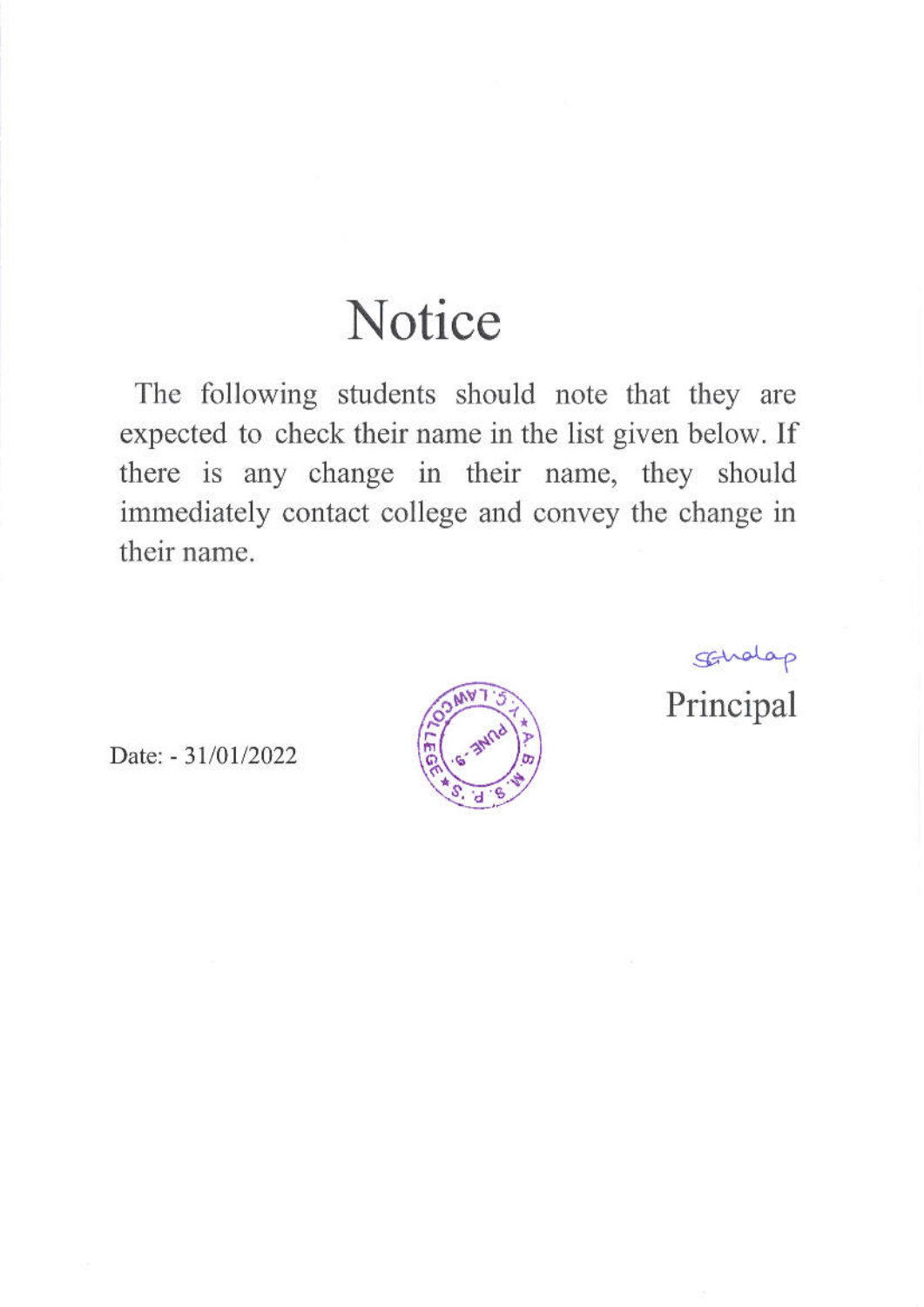**Sr.No Student Name Mother Name Year Eligibility No List ID** ADKAR DHANANJAY CHANDRASHEKHAR SAMIRA **1 12021025700** T00540 BANSODE SUNIL TIPANNA SHANTABAI **1 12021025711** T00540 BHALGHARE AJINKYA RAMESH MUKTA **1 12021025726** T00540 BHAMBURE VARSHA ARVIND NIRMALA **1 12021025737** T00540 BHAVSAR SANTOSH MARUTI LEELAVATI **1 12021025720** T00540 BHILARE SHRUTIKA ANIL SHARMILA **1 12021025718** T00540 BHONDVE MINAXI ABHISHEK NEETA **1 12021025729** T00540 8 BHOSALE GAURAV LALASO CHITRA 1 1 12021025727 T00540 BHOSALE VIJAY DHANANJAY PADMA **1 12021025697** T00540 CHAVAN SHRADDHA YUVRAJ SUVARNA **1 12021025714** T00540 DASGUDE SNEHA RAJENDRA SUNITA **1 12021025748** T00540 GAIKWAD CHANDRAKANT NAGNATH MAINABAI **1 12021025753** T00540 GAIKWAD SAKSHGANDHA ABA GEETA **1 12021025741** T00540 GHADAGE VINAYAK DHANANJAY DHANSHREE **1 12021025738** T00540 GHAMANDE ASHISH SUBHASH RANJITA **1 12021025749** T00540 JADHAV SWATI VILASRAO SHASHIKALA **1 12021025724** T00540 KADAM VIDYA DASHRTH AVIDA **1 12021025744** T00540 KALE GAYATRI SAMPAT KISHORI **1 12021025710** T00540 KAMBLE POOJA PRAKASH SAVITA **1 12021025730** T00540 KATAMBE SULOCHANA BHAGWAT LAXMI **1 12021025747** T00540 KEDARI DNYANESHWAR BALASAHEB KALAwATI **1 12021025751** T00540 KHEDEKAR SWAPNIL BHAGWAN JAYSHREE **1 12021025699** T00540 KHUNTE PRASHANT KESHAVRAO SUMAN **1 12021025707** T00540 KIRAD DIPTY UMAKANT PRAMODINI **1 12021025713** T00540 KOKARE VIKRANT BALWANT PUSHPALATA **1 12021025704** T00540 KUCHERIYA DHIRAJ SUBHASCHADRAJI SARITA **1 12021025734** T00540 LAHANE SHIVHAR BHARAT DURGA **1 12021025731** T00540 MANE SHEKHAR VISHNU NANDA **1 12021025716** T00540 MEDHI SHASHIKUMAR BALWANT JAYSHRI **1 12021025732** T00540 MOHITE SNEHA DADASO SEEMA **1 12021025717** T00540 MORADE YOGESH SITARAM CHANDRABHAGA **1 12021025722** T00540 MORE PRAMOD AUDUMBAR RASIKA **1 12021025733** T00540 MORE SIDDHARTH ASHOK ALKA **1 12021025735** T00540 MORWAL ASHOK KALURAM TULSABAI **1 12021025721** T00540 NIDHALKAR DNYANESHWARI PRAKASH NEETA **1 12021025739** T00540 PAREKH SAKSHI DINESH USHA **1 12021025728** T00540

## **Eligibility Numbers List for Academic Year :** *2021-2022*  **For Course: Master of Laws (LL.M)**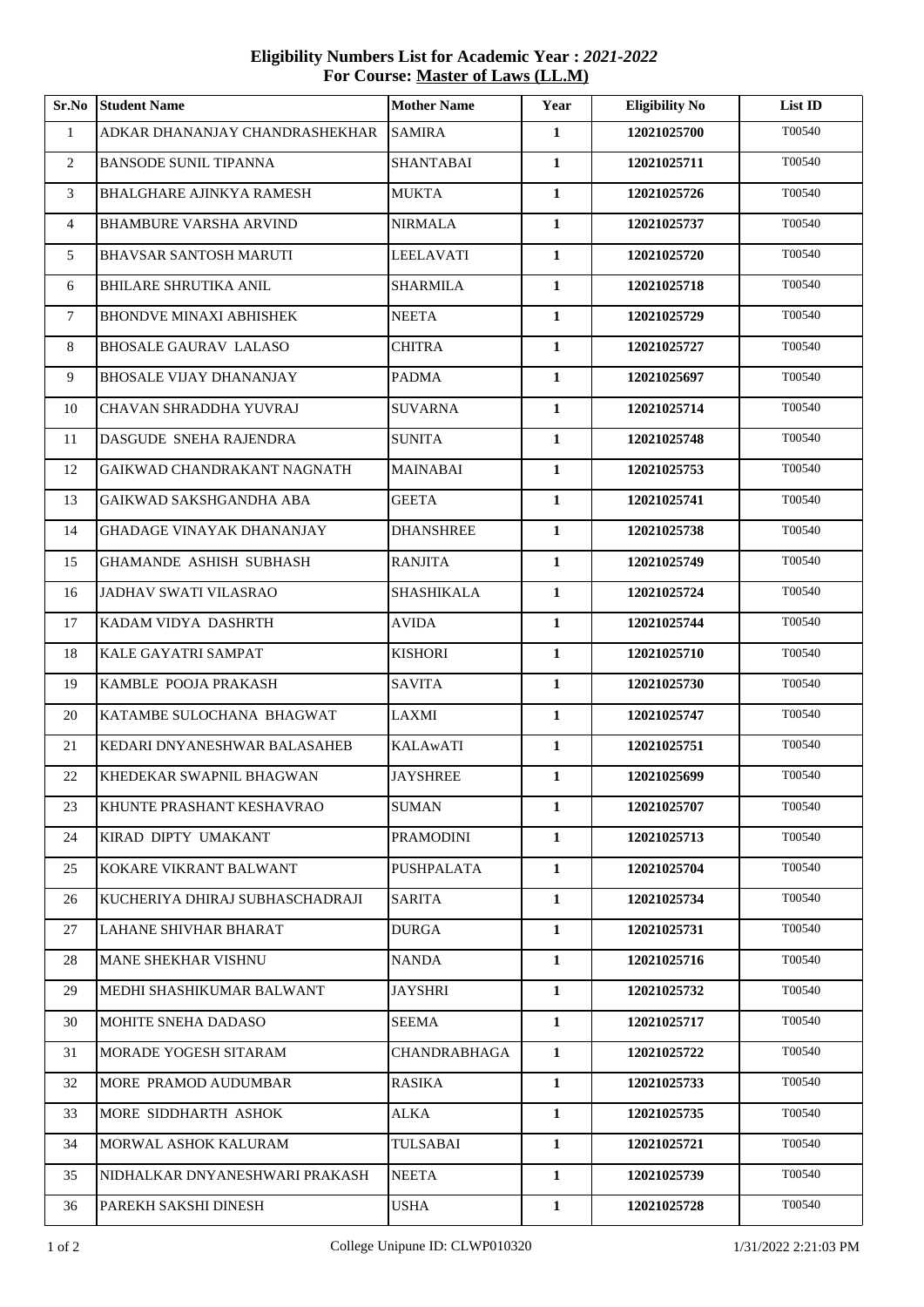**Eligibility Numbers List for Academic Year :** *2021-2022*  **For Course: Master of Laws (LL.M)**

| 37 | PATALE GANESH DNYANOBA                 | <b>PRAMILA</b>   | $\mathbf{1}$ | 12021025742 | T00540 |
|----|----------------------------------------|------------------|--------------|-------------|--------|
| 38 | PATARE MANOJ GANPAT                    | LATABAI          | $\mathbf{1}$ | 12021025746 | T00540 |
| 39 | PATIL DIGVIJAY BAPU                    | PRAMILA          | $\mathbf{1}$ | 12021025719 | T00540 |
| 40 | PATIL SHIVANJLEE VIJAY                 | ANITA            | $\mathbf{1}$ | 12021025702 | T00540 |
| 41 | PAWAR DIVYA DILIP                      | SANDHYA          | $\mathbf{1}$ | 12021025723 | T00540 |
| 42 | PAWAR SNEHA MARUTI                     | RANI             | 1            | 12021025725 | T00540 |
| 43 | RANDEEP BHARATBHUSHAN SHARMA           | USHA             | $\mathbf{1}$ | 12021025712 | T00540 |
| 44 | RANE SATISH RAMKRUSHNA                 | SHAKUNTALA       | $\mathbf{1}$ | 12021025740 | T00540 |
| 45 | <b>SALVE AKANKSHA RAOSAHEB</b>         | <b>LATA</b>      | $\mathbf{1}$ | 12021025743 | T00540 |
| 46 | SANAKE HRISHIKESH DEVANAND             | <b>ANITA</b>     | $\mathbf{1}$ | 12021025705 | T00540 |
| 47 | <b>SANCHI KUSALE</b>                   | LAXMI            | $\mathbf{1}$ | 12021025750 | T00540 |
| 48 | SHINDE GANESH TUKARAM                  | LATA             | $\mathbf{1}$ | 12021025755 | T00540 |
| 49 | SHINDE JYOTSNA SHAILESH                | <b>SHARDA</b>    | $\mathbf{1}$ | 12021025736 | T00540 |
| 50 | SHINDE PRASHANTKUMAR SHIVAJI           | <b>PUSHPA</b>    | $\mathbf{1}$ | 12021025752 | T00540 |
| 51 | SHUBHANGI                              | <b>CHETNA</b>    | $\mathbf{1}$ | 12021025703 | T00540 |
| 52 | SOLUNKHI RINA RAVINDRA                 | ANJU             | $\mathbf{1}$ | 12021025708 | T00540 |
| 53 | SONAWANE AARTI ANURAJ                  | <b>SAVITRA</b>   | $\mathbf{1}$ | 12021025715 | T00540 |
| 54 | <b>SUNIL KUMAR</b>                     | RATNI            | $\mathbf{1}$ | 12021025696 | T00540 |
| 55 | SURYAWANSHI ANJALI POPATRAO            | SUNITA           | $\mathbf{1}$ | 12021025706 | T00540 |
| 56 | SURYAWANSHI YUVRAJ LALASO              | <b>HIRABAI</b>   | $\mathbf{1}$ | 12021025701 | T00540 |
| 57 | TAMBOLI OMKAR PRADEEP                  | SEEMA            | 1            | 12021025745 | T00540 |
| 58 | TAMHANKAR SHREENAND SADANAND           | <b>JAYASHREE</b> | $\mathbf{1}$ | 12021025754 | T00540 |
| 59 | VAKIL SHASHANK DIPAK                   | <b>DEEPALI</b>   | $\mathbf{1}$ | 12021025709 | T00540 |
| 60 | WAGHMARE DHANVANTARI BALASAHEB ASHVINI |                  | $\mathbf{1}$ | 12021025698 | T00540 |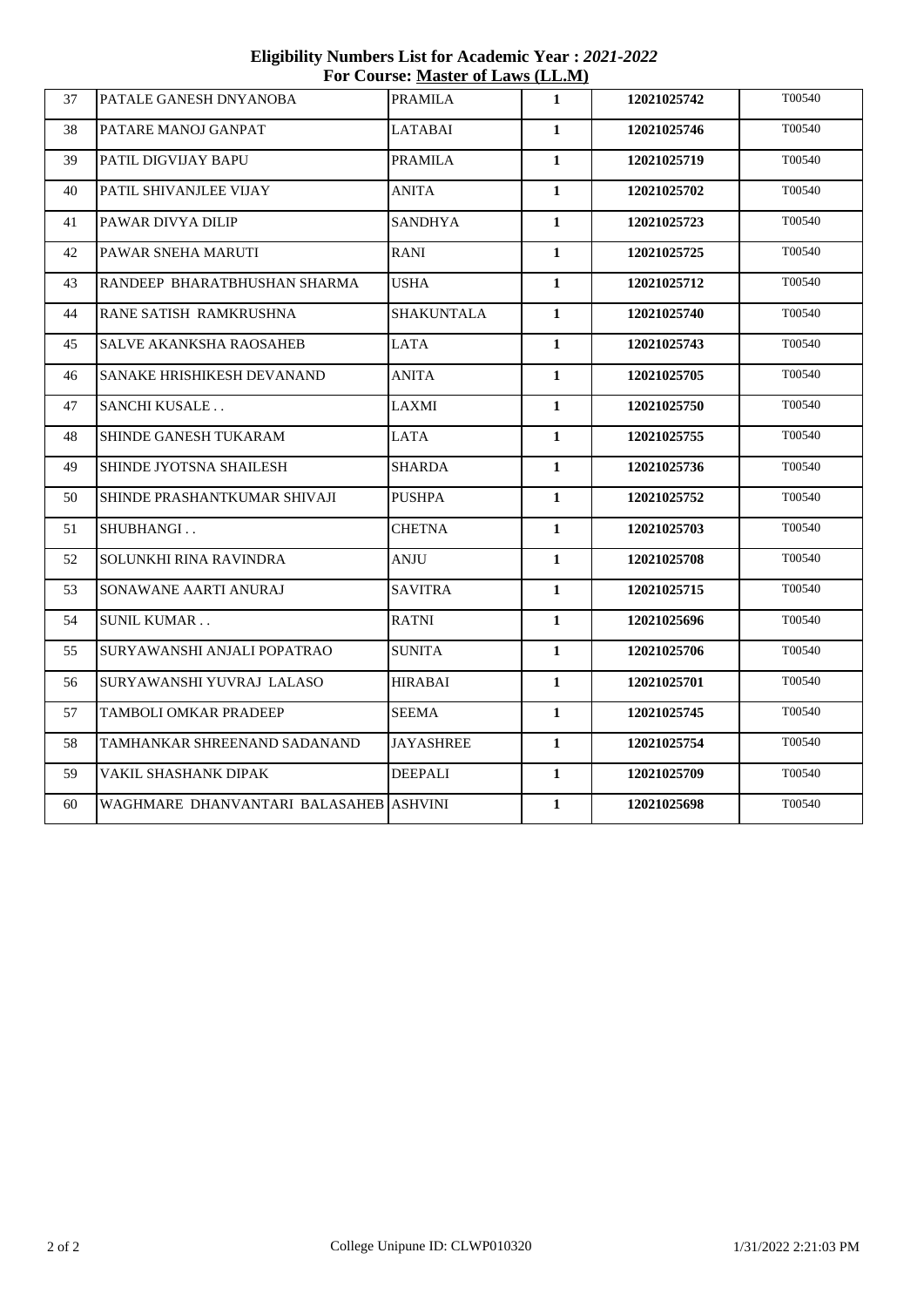**Eligibility Numbers List for Academic Year :** *2021-2022*  **For Course: Diploma in Taxation Laws**

| Sr.No          | <b>Student Name</b>               | <b>Mother Name</b> | Year         | <b>Eligibility No</b> | List ID |
|----------------|-----------------------------------|--------------------|--------------|-----------------------|---------|
| $\mathbf{1}$   | ADAGALE SONALI RAGHUNATH          | <b>PUSHPA</b>      | $\mathbf{1}$ | 12021069453           | T001757 |
| $\overline{2}$ | AKHADE RAKESH RAMCHANDRA          | SAKHUBAI           | $\mathbf{1}$ | 12021025674           | T00543  |
| 3              | ALKUNTE NEHAL CHANDRAKANT         | <b>SUNITA</b>      | $\mathbf{1}$ | 12021025672           | T00543  |
| 4              | ANANDKAR MANISHA DATTATRAY        | <b>RANJANA</b>     | $\mathbf{1}$ | 12021025662           | T00543  |
| 5              | <b>BADADE SHIVANI LAHU</b>        | <b>CHHAYA</b>      | $\mathbf{1}$ | 12021025642           | T00543  |
| 6              | <b>BARBOLE ADITYA ASHOKRAO</b>    | <b>SUNITA</b>      | $\mathbf{1}$ | 12021025691           | T00543  |
| $\tau$         | <b>BHOSALE SACHIN BALU</b>        | <b>SUVARNA</b>     | $\mathbf{1}$ | 12021025647           | T00543  |
| 8              | CHAVAN MAYURI BAJIRAO             | VAISHALI           | $\mathbf{1}$ | 12021025685           | T00543  |
| 9              | <b>CHAVAN RUTUJA RATAN</b>        | <b>SARIKA</b>      | $\mathbf{1}$ | 12021025650           | T00543  |
| 10             | CHOPADE SWAPNIL SUKHADEV          | <b>SHOBHA</b>      | $\mathbf{1}$ | 12021161316           | T003908 |
| 11             | CHORBELE ADITYA SANJAY            | <b>SAVITA</b>      | $\mathbf{1}$ | 12021025643           | T00543  |
| 12             | CHORDIYA RUSHABH SUNIL            | <b>SUJATA</b>      | $\mathbf{1}$ | 12021025665           | T00543  |
| 13             | DAGALE SANKET SANJAY              | <b>SUVARNA</b>     | $\mathbf{1}$ | 12021025654           | T00543  |
| 14             | DAHIBHATE RUTALI DADA             | <b>SUJATA</b>      | 1            | 12021025658           | T00543  |
| 15             | DANGE KISHOR MARUTI               | YSHODA             | $\mathbf{1}$ | 12021069460           | T001757 |
| 16             | DESHPANDE PRATHAMESH SUNIL        | <b>RAKHI</b>       | $\mathbf{1}$ | 12021025677           | T00543  |
| 17             | <b>DEVESH KAPSE</b>               | <b>SHUSHMA</b>     | $\mathbf{1}$ | 12021025682           | T00543  |
| 18             | DIGE DHANASHRI SHANKAR            | <b>UMA</b>         | $\mathbf{1}$ | 12021025694           | T00543  |
| 19             | DIGHE ABHIJEET SHIVAJI            | <b>ANJANA</b>      | $\mathbf{1}$ | 12021069458           | T001757 |
| 20             | DUDHANE VAISHNAVI DILIP           | <b>USHA</b>        | $\mathbf{1}$ | 12021025678           | T00543  |
| 21             | DUGANE AARTI DATTATRAYA           | <b>KAVITA</b>      | $\mathbf{1}$ | 12021025656           | T00543  |
| 22             | <b>GAIKWAD AKSHAY RAMDAS</b>      | <b>SANGITA</b>     | $\mathbf{1}$ | 12021161321           | T003908 |
| 23             | <b>GAIKWAD PRATIK NANDKUMAR</b>   | <b>SNEHAL</b>      | 1            | 12021069448           | T001757 |
| 24             | <b>GAIKWAD UMESH LAXMAN</b>       | SAVITA             | $\mathbf{1}$ | 12021025645           | T00543  |
| 25             | <b>GIRIGOSAVI ATUL RAMCHANDRA</b> | <b>SUJATA</b>      | $\mathbf{1}$ | 12021069447           | T001757 |
| 26             | <b>GODASE VIKAS ANKUSH</b>        | CHHAYA             | $\mathbf{1}$ | 12021069456           | T001757 |
| 27             | GUPTA PRACHIKUMARI ARVIND         | SAVITADEVI         | $\mathbf{1}$ | 12021025669           | T00543  |
| 28             | <b>INGALE AARTI SHANKAR</b>       | <b>SUNITA</b>      | $\mathbf{1}$ | 12021069459           | T001757 |
| 29             | <b>INGOLE YUVRAJ DEVIDAS</b>      | ASHA               | $\mathbf{1}$ | 12021025686           | T00543  |
| 30             | JACHAK ANURADHA ABHIJEET          | ASHA               | $\mathbf{1}$ | 12021025680           | T00543  |
| 31             | JADHAV ADITYA DILIP               | VIJAYA             | 1            | 12021025651           | T00543  |
| 32             | <b>JADHAV AKANKSHA YUVRAJ</b>     | SAVITA             | $\mathbf{1}$ | 12021025649           | T00543  |
| 33             | <b>JADHAV DURVA SATISH</b>        | <b>MALAN</b>       | $\mathbf{1}$ | 12021025659           | T00543  |
| 34             | JAGTAP VISHAL CHANDRAKANT         | <b>KUNDA</b>       | $\mathbf{1}$ | 12021025666           | T00543  |
| 35             | JAMBHALKAR TUSHAR ANIL            | <b>BHARATI</b>     | $\mathbf{1}$ | 12021025689           | T00543  |
| 36             | JARE SHUBHAM RAJARAM              | <b>ANITA</b>       | $\mathbf{1}$ | 12021025648           | T00543  |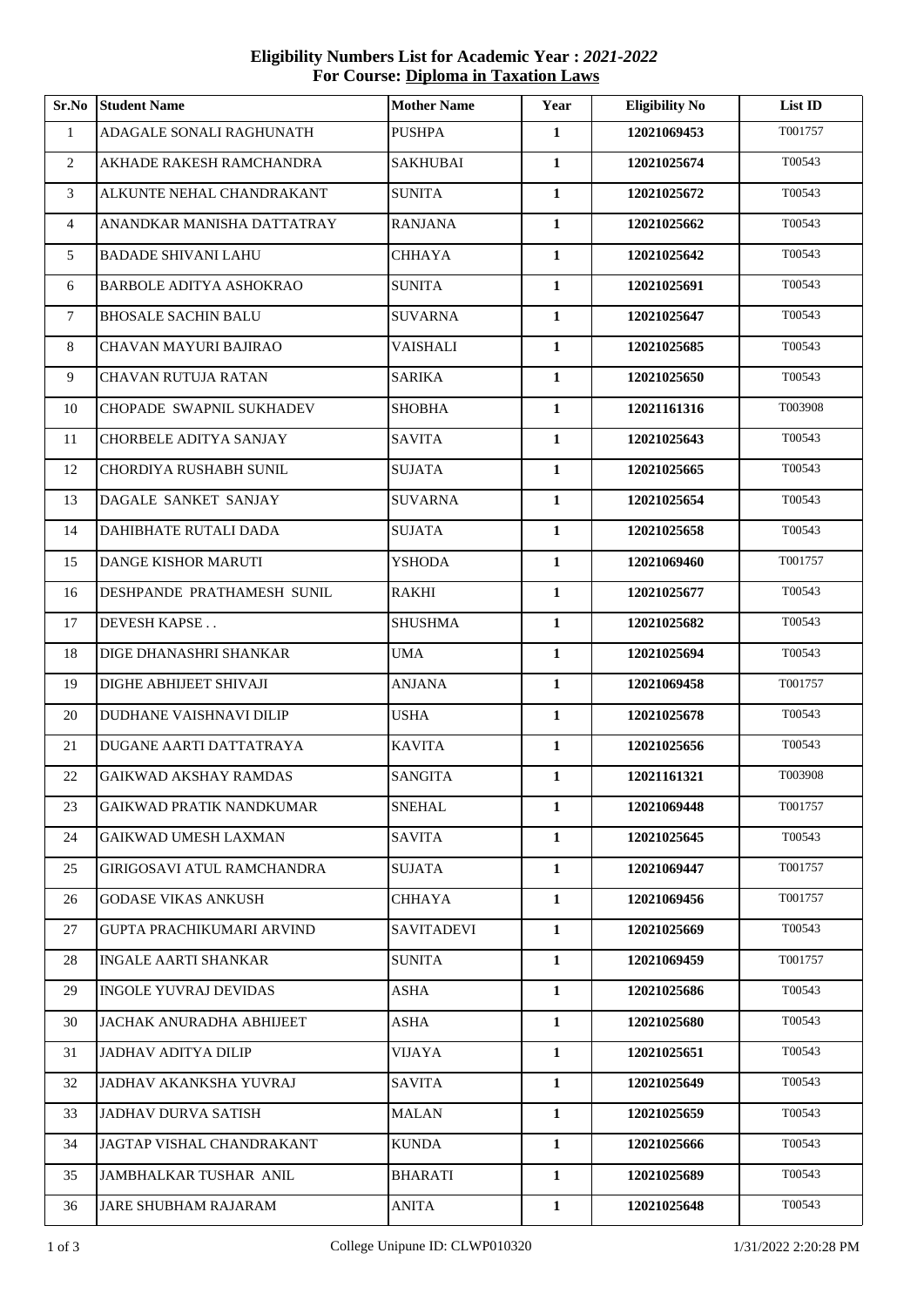**Eligibility Numbers List for Academic Year :** *2021-2022*  **For Course: Diploma in Taxation Laws**

| 37 | <b>JOSHI GANGADHAR PRAVIN</b> | <b>ARCHANA</b>  | $\mathbf{1}$ | 12021025641 | T00543  |
|----|-------------------------------|-----------------|--------------|-------------|---------|
| 38 | KADAM SAKSHI ANIL             | SANGITA         | 1            | 12021069449 | T001757 |
| 39 | KAMBLE KARAN DNYANESHWAR      | <b>SHEWANTA</b> | $\mathbf{1}$ | 12021025663 | T00543  |
| 40 | KAMBLE RATNMALA BHARAT        | LAXMI           | 1            | 12021025690 | T00543  |
| 41 | KASALE GAYATRI MAHENDRA       | LAXAMI          | $\mathbf{1}$ | 12021025644 | T00543  |
| 42 | KASBE TANAJI RAMESH           | <b>SHOBHA</b>   | $\mathbf{1}$ | 12021025683 | T00543  |
| 43 | KAWARE AKSHAY KISHOR          | KAMAL           | $\mathbf{1}$ | 12021069454 | T001757 |
| 44 | KHAIRE KAJAL PARSARAM         | NANADA          | $\mathbf{1}$ | 12021025679 | T00543  |
| 45 | KHARAT DIPAK NAMDEV           | SUNANDA         | 1            | 12021025671 | T00543  |
| 46 | KOMIT PRANALI PRABHAKAR       | <b>RENUKA</b>   | $\mathbf{1}$ | 12021025688 | T00543  |
| 47 | KULE APURVA DASHRATH          | <b>SULBHA</b>   | $\mathbf{1}$ | 12021025661 | T00543  |
| 48 | KUMAR PRAVIN VIJAY            | SHITAL          | $\mathbf{1}$ | 12021069450 | T001757 |
| 49 | KUMBHAR PRITESH DEEPAK        | <b>SANGITA</b>  | $\mathbf{1}$ | 12021069452 | T001757 |
| 50 | KUMBHAR VINAYAK ASHOK         | <b>ASHA</b>     | $\mathbf{1}$ | 12021025670 | T00543  |
| 51 | KURHE SUDHIR DNYANDEV         | <b>RADHA</b>    | $\mathbf{1}$ | 12021175676 | T005187 |
| 52 | LOKHANDE HARSHA ANIL          | ASHA            | 1            | 12021025638 | T00543  |
| 53 | MAHAJAN PRASHANT DILIP        | <b>BHIMABAI</b> | $\mathbf{1}$ | 12021025660 | T00543  |
| 54 | MAHAMUNI HARSHADA YASHWANT    | CHANDRALEKHA    | $\mathbf{1}$ | 12021025681 | T00543  |
| 55 | MORE KAVITA SUBHASH           | <b>SHALAN</b>   | $\mathbf{1}$ | 12021025657 | T00543  |
| 56 | MORE SAYALI NAMDEV            | <b>PARVATI</b>  | $\mathbf{1}$ | 12021025693 | T00543  |
| 57 | NAGPURKAR PRADNYA RAJENDRA    | ASHA            | $\mathbf{1}$ | 12021025695 | T00543  |
| 58 | NAHAR SHUBHAM PRAVAN          | VIDHYA          | $\mathbf{1}$ | 12021025637 | T00543  |
| 59 | NIRGUDKAR REVA UPENDRA        | <b>POOJA</b>    | 1            | 12021109718 | T002466 |
| 60 | PALAVE SHITAL DNYANESHAWAR    | SANGITA         | 1            | 12021025676 | T00543  |
| 61 | PANDIT APEKSHA SANJAY         | <b>VANDANA</b>  | $\mathbf{1}$ | 12021025675 | T00543  |
| 62 | PAWAR MANASI DNYANESHWAR      | <b>SAVITA</b>   | 1            | 12021175673 | T005187 |
| 63 | PHAND VAIBHAV HANUMANT        | <b>SUNITA</b>   | $\mathbf{1}$ | 12021025692 | T00543  |
| 64 | RADHESHYAM GAWANDE            | <b>KALPANA</b>  | $\mathbf{1}$ | 12021025684 | T00543  |
| 65 | RAWADE SARIKA PRASAD          | SANGITA         | $\mathbf{1}$ | 12021025673 | T00543  |
| 66 | RENUSE ANKITA NANA            | <b>ANITA</b>    | 1            | 12021025664 | T00543  |
| 67 | SARODE SHUBHANKAR ANIL        | JAYA            | $\mathbf{1}$ | 12021161320 | T003908 |
| 68 | SATHE VAISHNAVI BHARAT        | BEBI            | 1            | 12021025667 | T00543  |
| 69 | <b>SATPUTE GAURI MANOHAR</b>  | CHHAYA          | 1            | 12021025640 | T00543  |
| 70 | SAWANT MOHAN DIGAMBAR         | <b>SINDHU</b>   | $\mathbf{1}$ | 12021025652 | T00543  |
| 71 | SAWANT TEJAL VISHNU           | <b>KAVITA</b>   | $\mathbf{1}$ | 12021069457 | T001757 |
| 72 | SHENDE RESHMA ANANTA          | <b>BHARATI</b>  | 1            | 12021161318 | T003908 |
| 73 | SHENDRE AMOL WAMANRAO         | NIRMALA         | 1            | 12021175674 | T005187 |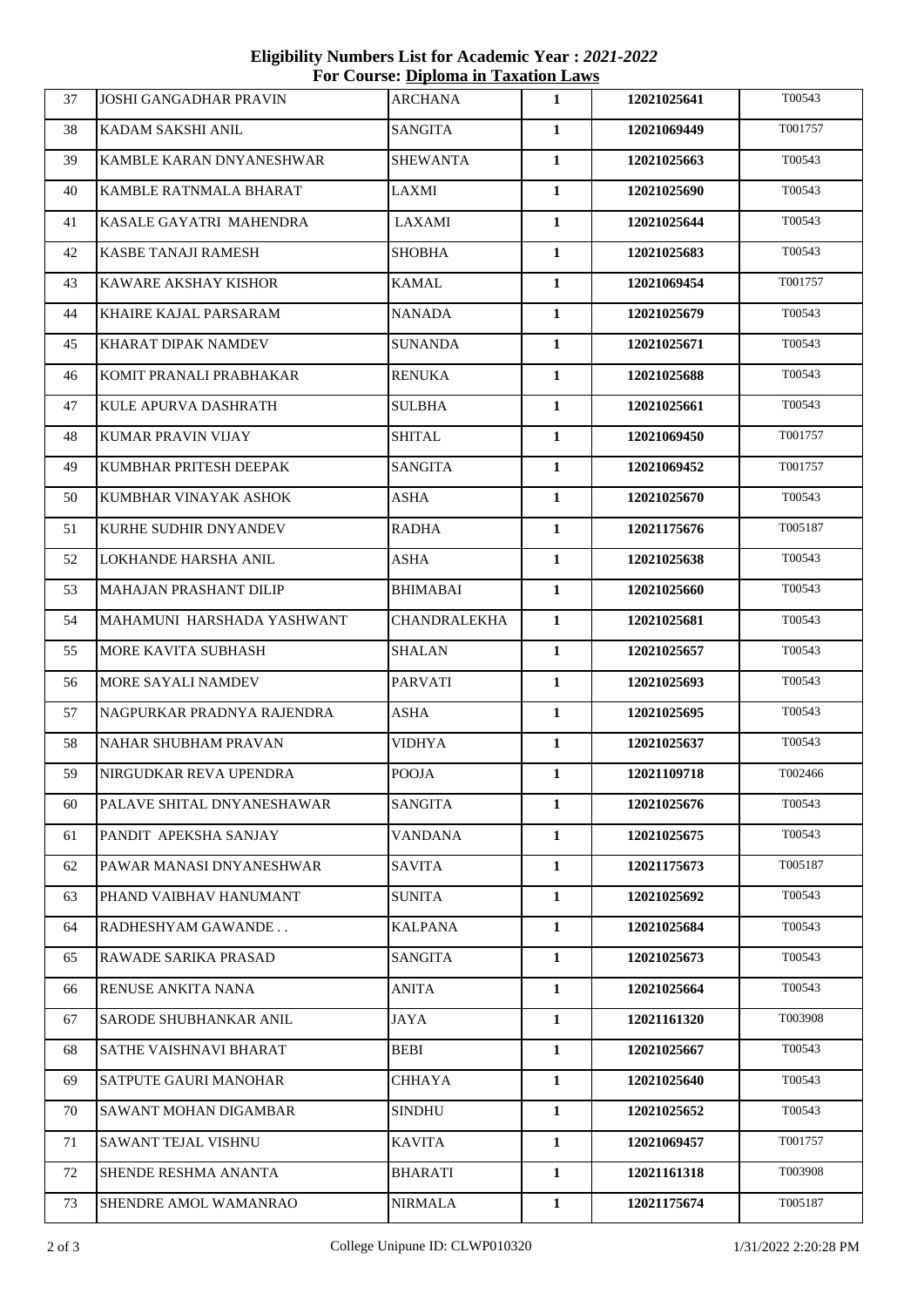**Eligibility Numbers List for Academic Year :** *2021-2022*  **For Course: Diploma in Taxation Laws**

| 2.1 |                                 |                 |              |             |         |
|-----|---------------------------------|-----------------|--------------|-------------|---------|
| 74  | SHILIMKAR ANIKET SANJAYRAO      | <b>SHOBHA</b>   | 1            | 12021161317 | T003908 |
| 75  | SHINDE DEVENDRA RAMESHCHANDRA   | <b>ANITA</b>    | $\mathbf{1}$ | 12021025653 | T00543  |
| 76  | SHINDE GAJANAN SHIVAJI          | <b>SUREKHA</b>  | $\mathbf{1}$ | 12021025687 | T00543  |
| 77  | SHINDE PURVA SHIVAJIRAO         | <b>MEGHA</b>    | $\mathbf{1}$ | 12021069455 | T001757 |
| 78  | SONAWANE VISHAL NARAYAN         | <b>VIMAL</b>    | 1            | 12021161319 | T003908 |
| 79  | SURYAVANSHI VASANT JANARDHANRAO | <b>PARVATI</b>  | 1            | 12021069451 | T001757 |
| 80  | TAMBEKAR HEMLATA SANJAY         | <b>SAVITA</b>   | 1            | 12021025646 | T00543  |
| 81  | TAWARE DEVYANI NITIN            | <b>NEHA</b>     | $\mathbf{1}$ | 12021175675 | T005187 |
| 82  | THAKKAR CHIRAG KISHOR           | <b>VARSHA</b>   | $\mathbf{1}$ | 12021161322 | T003908 |
| 83  | VAIBHAVI RAWOOL                 | <b>REVATI</b>   | 1            | 12021193712 | T008029 |
| 84  | VIBHUTE SAKSHI SUBHASH          | <b>MINAKSHI</b> | 1            | 12021025655 | T00543  |
| 85  | WAIKAR SHUBHAM PRAMOD           | <b>MANISHA</b>  | 1            | 12021025668 | T00543  |
| 86  | YADAV ROHIT BHAIYALAL           | <b>JYOTI</b>    | 1            | 12021025639 | T00543  |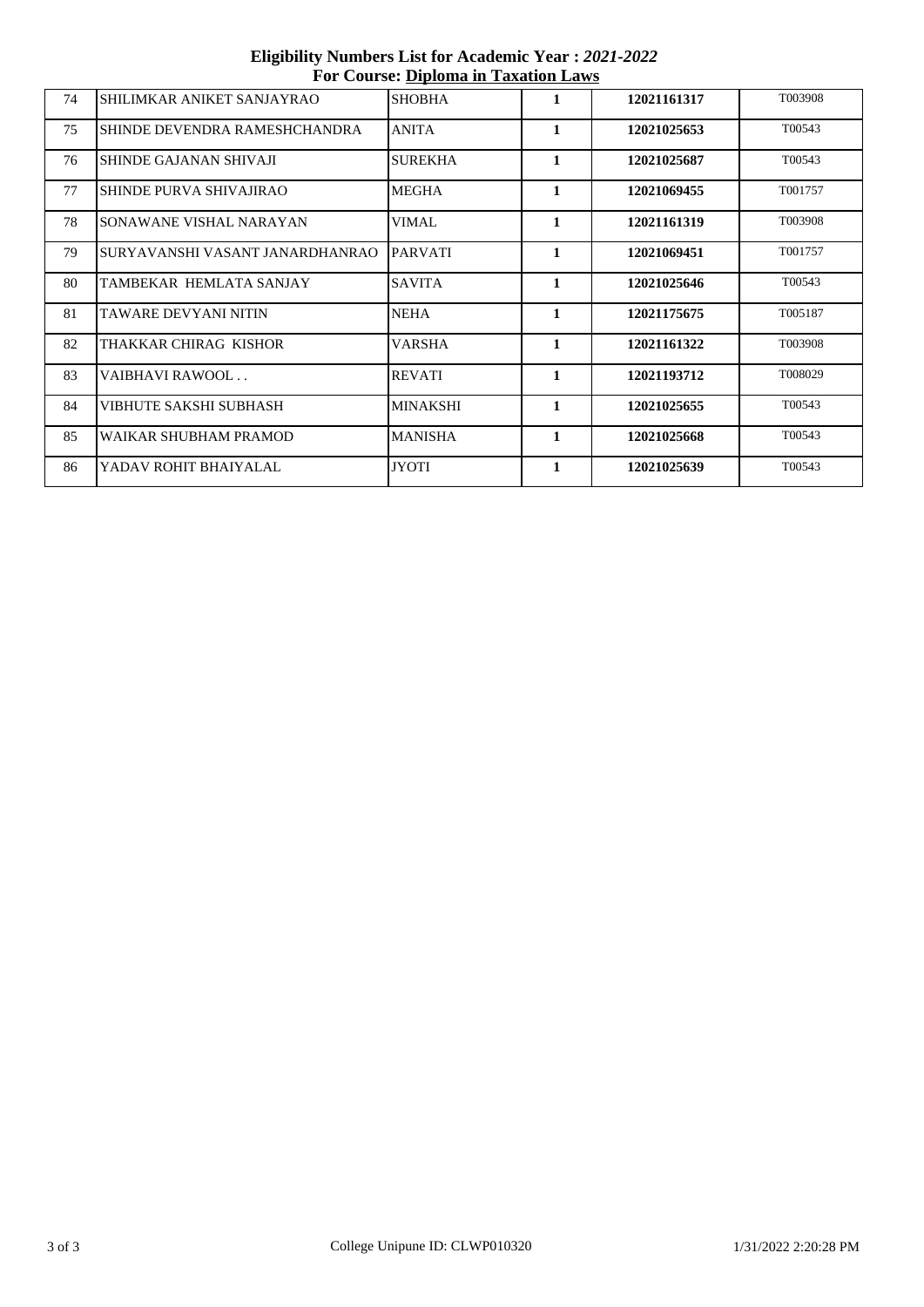**Eligibility Numbers List for Academic Year :** *2021-2022*  **For Course: Diploma in Intellectual Property Right Laws**

| Sr.No          | <b>Student Name</b>             | <b>Mother Name</b> | Year         | <b>Eligibility No</b> | List ID |
|----------------|---------------------------------|--------------------|--------------|-----------------------|---------|
|                | BHAVSAR SANTOSH MARUTI          | <b>LEELAVATI</b>   | 1            | 12021025628           | T00541  |
| 2              | DESAI SHREYANSH DADASAHEB       | <b>HEMLATA</b>     | 1            | 12021025630           | T00541  |
| 3              | <b>DOKE RUTUJA SANJAY</b>       | <b>MANISHA</b>     | $\mathbf{1}$ | 12021069445           | T001753 |
| $\overline{4}$ | JADHAV VIBHAVARI CHANDRASHEKHAR | <b>NAYANA</b>      | 1            | 12021161315           | T003907 |
| $\overline{5}$ | <b>KALE HARSHAL DNYANESHWAR</b> | <b>ANUYA</b>       | $\mathbf{1}$ | 12021025627           | T00541  |
| 6              | IPAWAR PRATIM SHIVAJI           | <b>SANGITA</b>     | $\mathbf{1}$ | 12021069444           | T001753 |
| $\tau$         | POWAR RHISHIKESH SUDHAKAR       | <b>SADHANA</b>     | 1            | 12021025631           | T00541  |
| 8              | RAHATEKAR AMOL AJIT             | <b>RAJANI</b>      | 1            | 12021025629           | T00541  |
| 9              | YADAV AJINKYA DEEPAK            | <b>USHA</b>        | 1            | 12021109717           | T002465 |